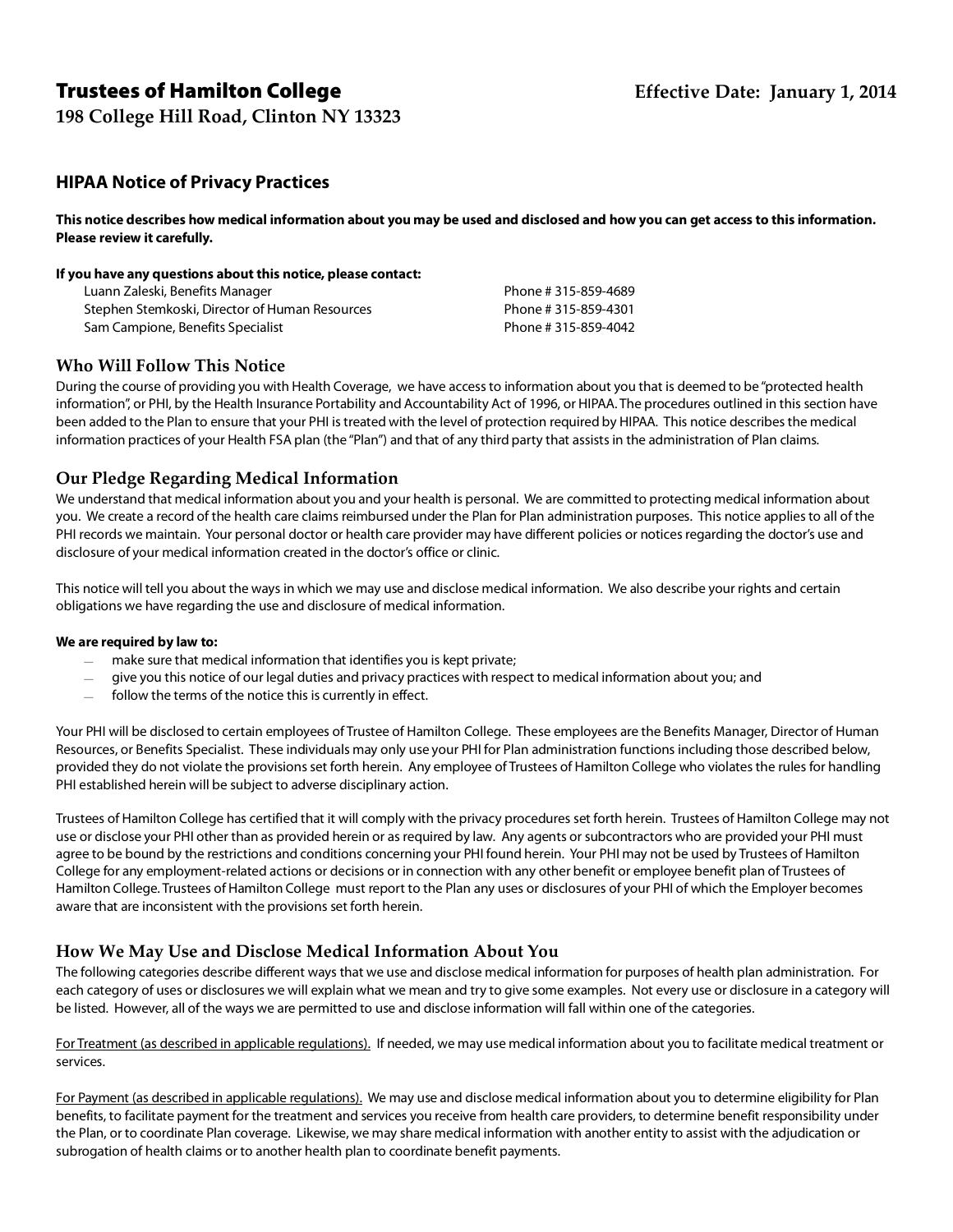For Health Care Operation (as described in applicable regulations). We may use and disclose medical information about you for other Plan operations. These uses and disclosures are necessary to run the Plan. For example, we may use medical information in connection with: conducting quality assessment and improvement activities; conducting or arranging for medical review, legal services, audit services; and fraud and abuse detection programs; business planning and development such as cost management; and business management and general Plan administrative activities.

As Required by Law. We will disclose medical information about you when required to do so by federal, state or local law.

To Avert a Serious Threat to Health or Safety we may use and disclose medical information about you when necessary to prevent a serious threat to your health and safety or the health and safety of the public or another person. Any disclosure, however, would only be to someone able to help prevent the threat.

#### **Special Situations**

Disclosure to Health Plan Sponsor. Information may be disclosed to another health plan maintained by Trustees of Hamilton College for the purposes of facilitating claims payments under that plan. In addition, medical information may be disclosed to Trustees of Hamilton College personnel solely for purposes of administering benefits under the Plan.

Organ and Tissue Donation. If you are an organ donor, we may release medical information to organizations that handle organ procurement or organ, eye or tissue transplantation or to an organ donation bank, as necessary to facilitate organ or tissue donation and transplantation.

Military and Veterans. If you are a member of the armed forces, we may release medical information about you as required by military command authorities. We may also release medical information about foreign military personnel to the appropriate foreign military authority.

Worker's Compensation. We may release medical information about you for workers' compensation or similar programs. These programs provide benefits for work-related injuries or illness.

Public Health Risks. We may disclose medical information about you for public health activities (e.g., to prevent or control disease, injury or disability).

Health Oversight Activities. We may disclose medical information to a health oversight agency for activities authorized by law. These oversight activities, include, for example, audits, investigations, inspections and licensure. These activities are necessary for the government to monitor the health care system, government programs, and compliance with civil rights laws.

Lawsuits and Disputes. If you are involved in a lawsuit or a dispute, we may disclose medical information about you in response to a court or administrative order. We may also disclose medical information about you in response to a subpoena, discovery request, or other lawful process by someone else involved in a dispute, but only if efforts have been made to tell you about the request or to obtain an order protecting the information requested.

Law Enforcement. We may release medical information if asked to do so by a law enforcement official in response to a court order, subpoena, warrant, summons or similar process.

Coroners, Medical Examiners and Funeral Directors. We may release medical information to a coroner or medical examiner. This may be necessary, for example, to identify a deceased person or determine the cause of death. We may also release medical information about patients of the hospital to funeral directors as necessary to carry out their duties.

National Security and Intelligence Activities. We may release medical information about you to authorized federal officials for intelligence, counter-intelligence, and other national security activities authorized by law.

Inmates. If you are an inmate of a correctional institution or under the custody of a law enforcement official, we may release medical information about you to the correctional institution or law enforcement official. This release would be necessary (1) for the institution to provide you with health care: (2) to protect your health and safety or the health and safety of others; or (3) for the safety and security of the correctional institution.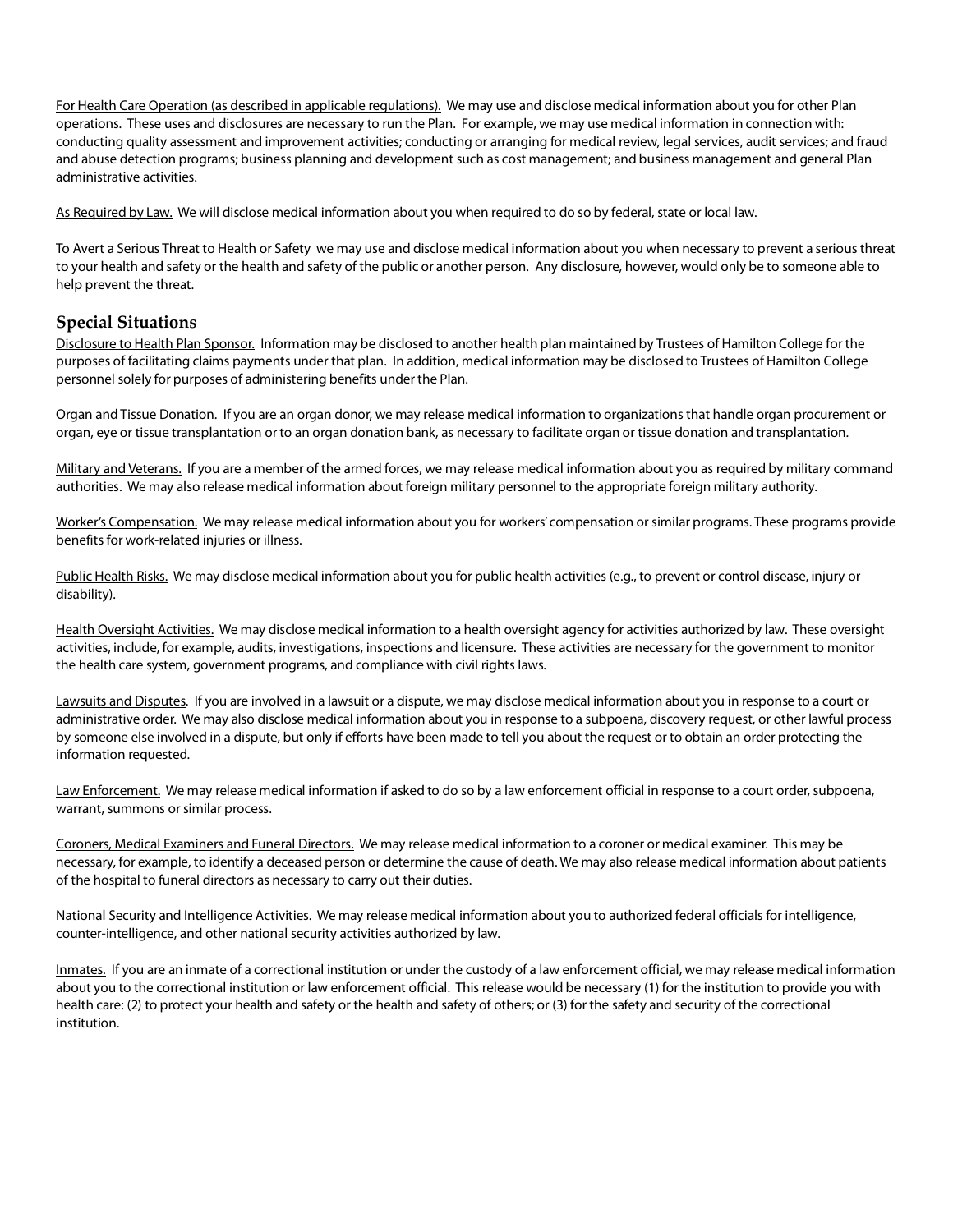## **Your Rights Regarding Medical Information About You**

You have the following rights regarding medical information we maintain about you:

Right to Inspect and Copy. You have the right to inspect and copy medical information that may be used to make decisions about your Plan benefits. To inspect and copy medical information that may be used to make decisions about you, you must submit your request in writing to Luann Zaleski, Benefits Manager; Stephen Stemkoski, Director of Human Resources; or Sam Campione, Benefits Specialist, Trustee of Hamilton College, 198 College Hill Road, Clinton NY 13323. If you request a copy of the information, we may charge a fee for the costs of copying, mailing or other supplies associated with your request.

We may deny your request to inspect and copy in certain very limited circumstances. HIPAA provides several important exceptions to your right access your PHI. For example, you will not be permitted to access psychotherapy notes or information compiled in anticipation of, or for use in, a civil, criminal or administrative action or proceeding. Trustees of Hamilton College will not allow you to access your PHI if these or any of the exceptions permitted under HIPAA apply. If you are denied access to medical information, you may request that the denial be reviewed.

Right to Amend. If you feel that medical information we have about you is incorrect or incomplete, you may ask us to amend the information. You have the right to request an amendment for as long as the information is kept by or for the Plan.

To request an amendment, your request must be made in writing and submitted to Luann Zaleski, Benefits Manager; Stephen Stemkoski, Director of Human Resources; or Sam Campione, Benefits Specialist, Trustee of Hamilton College, 198 College Hill Road, Clinton NY 13323. In addition, you must provide a reason that supports your request.

We may deny your request for an amendment if it is not in writing or does not include a reason to support the request. In addition, we may deny your request if you ask us to amend information that:

- $-$  is not part of the medical information kept by or for the Plan;
- was not created by us, unless the person or entity that created the information is no longer available to make the amendment;
- is not part of the information which you would be permitted to inspect and copy; or
- is accurate and complete.

Trustees of Hamilton College must act on your request for an amendment of your PHI no later than 60-days after receipt of your request. Trustees of Hamilton College may extend the time for making a decision for no more than 30-days, but it must provide you with a written explanation for the delay. If the Employer denies your request, it must provide you a written explanation for the denial and an explanation of your right to submit a written statement disagreeing with the denial.

Right to an Accounting of Disclosures. You have the right to request an "accounting of disclosures" (other than disclosures you authorized in writing) where such disclosure was made for any purpose other than treatment, payment, or health care operations. In addition, only to the extent required by the Health Information Technology for Economic and Clinical Health Act (the "HiTech Act"), you may have the right to request an accounting of all electronic disclosures of PHI, including those made with respect to treatment, payment or health care operations; provided that, the foregoing shall apply only as and when rules regarding such accountings become effective and then only in accordance with such rules. To request this list or accounting of disclosures, you must submit your request in writing to Luann Zaleski, Benefits Manager; Stephen Stemkoski, Director of Human Resources; or Sam Campione, Benefits Specialist, Trustee of Hamilton College, 198 College Hill Road, Clinton NY 13323. Your request must state a time period which may not be longer than six years and may not include dates before April 2003. Your request should indicate in what form you want the list (for example, on paper, electronically). The first list you request within a 12-month period will be free. For additional lists, we may charge you for the costs of providing the list. We will notify you of the cost involved and you may choose to withdraw or modify your request at the time before any costs are incurred.

Note that HIPAA provides several important exceptions to your right to an accounting of the disclosure of your PHI. Trustees of Hamilton College will not include in your accounting any of the disclosure for which there is an exception under HIPAA. Trustees of Hamilton College must act on your request for an accounting of the disclosure of your PHI no later than 60-days from receipt of the request. Trustees of Hamilton College may extend the time for providing you an accounting by no more than 30-days, but it must provide you a written explanation for the delay. You may request one accounting in any 12-month period free of charge. Trustees of Hamilton College will impose a fee for each subsequent request within the 12-month period.

Restriction Request. In accordance with, and only to the extent the following restriction requests apply as a result of, the HiTech Act, you may request a restriction on disclosures of PHI to only those involving payment or health care operations (and is not for treatment purposes), therefore excluding from any PHI disclosure PHI that pertains solely to a health care item or service for which the health care provider involved was paid out of pocket in full by you. For information on this restriction, please contact Luann Zaleski, Benefits Manager; Stephen Stemkoski, Director of Human Resources; or Sam Campione, Benefits Specialist, Trustee of Hamilton College, 198 College Hill Road, Clinton NY 13323 at 315- 859-4689.

Right to a Paper Copy of This Notice. You have the right to a paper copy of this notice. You may ask us to give you a copy of this notice at any time. Even if you have agreed to receive this notice electronically, you are still entitled to a paper copy of this notice.